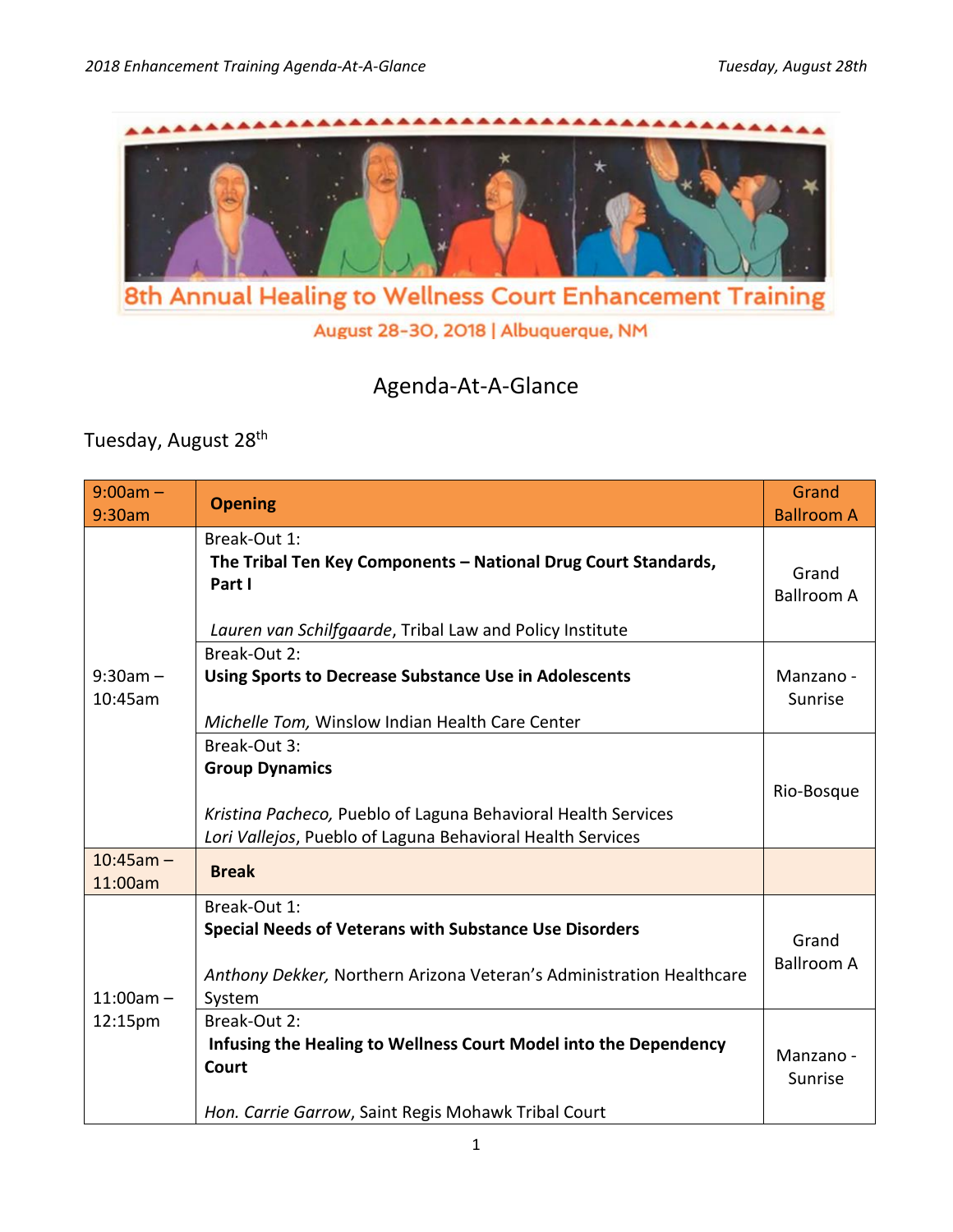|                                    | Break-Out 3:                                                                                        |                   |
|------------------------------------|-----------------------------------------------------------------------------------------------------|-------------------|
|                                    | <b>Gookomis Endaad: A Different Way to Treat Addiction</b>                                          |                   |
|                                    |                                                                                                     | Rio-Bosque        |
|                                    | Richard McCoy, Gookomis Endaad                                                                      |                   |
|                                    | Mark Panasiewicz, Healing to Wellness Counseling, LLC                                               |                   |
| $12:15$ pm –<br>1:45 <sub>pm</sub> | Lunch (on your own)                                                                                 |                   |
|                                    | Break-Out 1:                                                                                        |                   |
|                                    | <b>Accounting for Trauma in Your Court</b>                                                          | Grand             |
|                                    |                                                                                                     | <b>Ballroom A</b> |
|                                    | Dr. Vivian Brown, Integrated and Trauma-Informed Services                                           |                   |
|                                    | Break-Out 2:                                                                                        |                   |
|                                    | Preserving Our Culture: Realizing Restorative Justice in Tribal                                     |                   |
|                                    | <b>Wellness Courts</b>                                                                              | Manzano -         |
| $1:45$ pm $-$                      |                                                                                                     | Sunrise           |
| 3:00pm                             | Hon. Allie Maldonado, Little Traverse Bay Bands of Odawa Indians Tribal                             |                   |
|                                    | Court                                                                                               |                   |
|                                    | Hon. Jocelyn Fabry, Sault Ste. Marie Chippewa Tribal Court                                          |                   |
|                                    | Break-Out 3:                                                                                        |                   |
|                                    | The Healing to Wellness Partnership: The Treatment Provider and<br><b>Healing to Wellness Court</b> |                   |
|                                    |                                                                                                     | Rio-Bosque        |
|                                    | Jeffrey Kushner, Montana Statewide Drug Court Administrator                                         |                   |
|                                    | Sean Bear, National American Indian and Alaska Native ATTC                                          |                   |
| $3:00$ pm $-$                      |                                                                                                     |                   |
| 3:15pm                             | <b>Break</b>                                                                                        |                   |
|                                    | Break-Out 1:                                                                                        |                   |
|                                    | <b>Addiction As A Disease</b>                                                                       | Grand             |
|                                    |                                                                                                     | <b>Ballroom A</b> |
|                                    | Mark Panasiewicz, Healing to Wellness Counseling, LLC                                               |                   |
|                                    | Break Out 2:                                                                                        |                   |
|                                    | <b>Evaluation and Treatment for Adolescent Substance Use</b>                                        |                   |
| $3:15$ pm $-$                      | in Indian Country                                                                                   | Manzano -         |
| 4:30pm                             |                                                                                                     | Sunrise           |
|                                    | Anthony Dekker, Northern Arizona Veteran's Administration Healthcare                                |                   |
|                                    | System                                                                                              |                   |
|                                    | Break-Out 3:                                                                                        |                   |
|                                    | <b>Role of the Advocates</b>                                                                        |                   |
|                                    |                                                                                                     | Rio-Bosque        |
|                                    | Hon. Carrie Garrow, St. Regis Mohawk Tribal Court                                                   |                   |
|                                    | Hon. Charlene Jackson, Jackson Law Firm, PLLC                                                       |                   |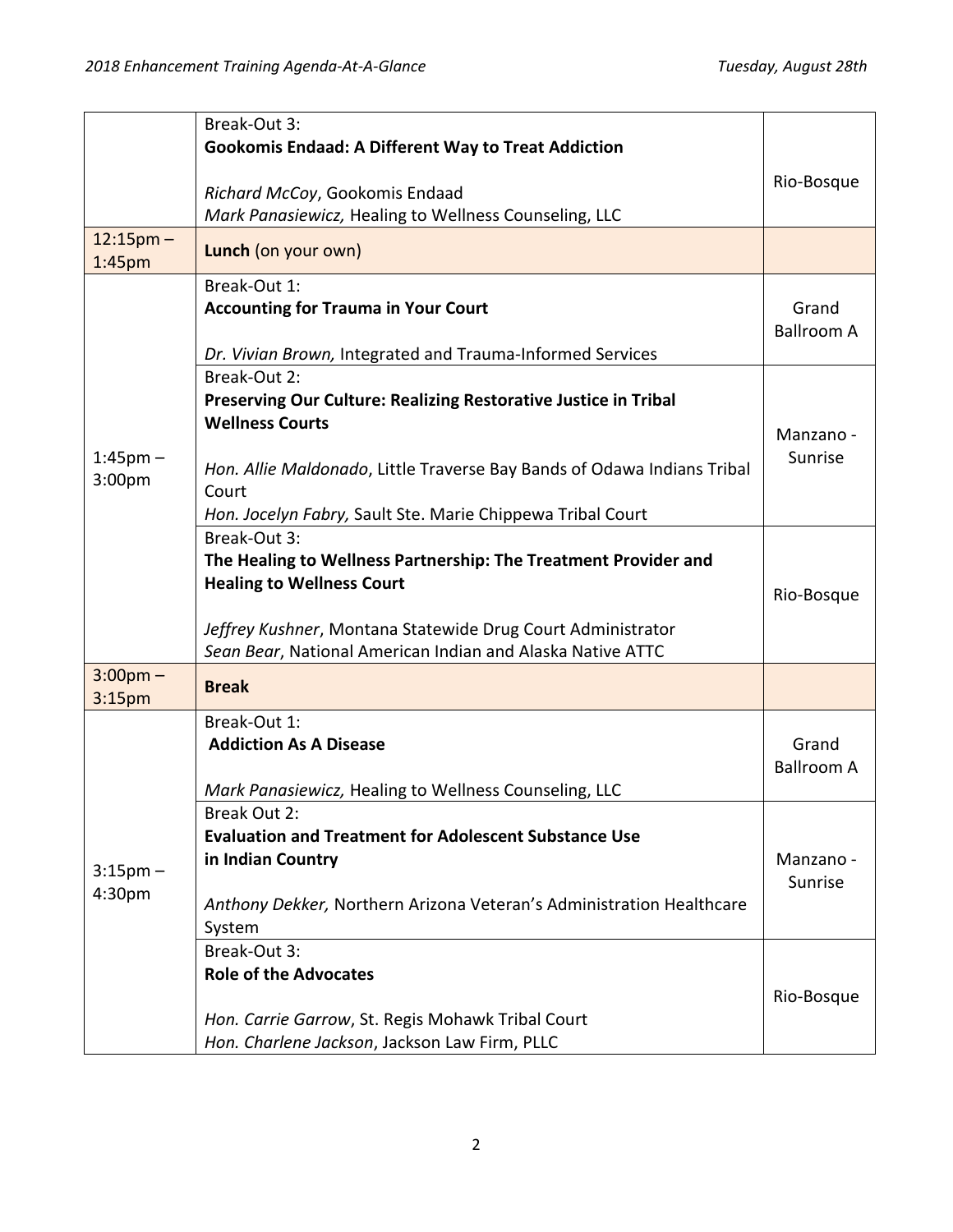## Wednesday, August 29th

| $9:00am -$<br>9:30am               | <b>Opening</b>                                                                                                                                                  | Grand<br><b>Ballroom A</b> |
|------------------------------------|-----------------------------------------------------------------------------------------------------------------------------------------------------------------|----------------------------|
| $9:30am -$<br>10:45am              | Honoring Their Story: Fairness and Accountability in the Tribal Juvenile<br><b>Healing to Wellness Court</b>                                                    | Grand                      |
|                                    | Anna Rangel Clough, OJJDP Tribal Youth Training and Technical<br><b>Assistance Center</b><br>Evan Elkin, Ph.D., Reclaiming Futures                              | <b>Ballroom A</b>          |
|                                    | Technology in Drug Courts: How Technology Can Address Treatment,<br><b>Supervision, and Training Goals</b>                                                      | Manzano -                  |
|                                    | Precious Benally, Center for Court Innovation<br>Karen Otis, Center for Court Innovation                                                                        | Sunrise                    |
|                                    | The Tribal Ten Key Components - National Drug Court Standards, Part<br>Ш<br>Lauren van Schilfgaarde, Tribal Law and Policy Institute                            | Rio-Bosque                 |
| $10:45am -$<br>11:00am             | <b>Break</b>                                                                                                                                                    |                            |
| $11:00am -$<br>12:15pm             | <b>Incentives and Sanctions</b><br>Mark Panasiewicz, Healing to Wellness Counseling, LLC                                                                        | Grand<br><b>Ballroom A</b> |
|                                    | Developing Your Tribal Laws to Support Your Healing to Wellness<br>Court<br>Hon. Carrie Garrow, Saint Regis Mohawk Tribal Court                                 | Manzano -<br>Sunrise       |
|                                    | Hon. Charlene Jackson, Jackson Law Firm, PLLC<br><b>Capturing the Healing to Wellness Court Landscape</b><br>Dr. Julie Marie Baldwin, American University       | Rio-Bosque                 |
| $12:15$ pm –<br>1:45 <sub>pm</sub> | Zephi Francis, American University<br>Lunch                                                                                                                     |                            |
| $1:45$ pm $-$<br>3:00pm            | Judicial Leadership in the Healing to Wellness Court<br>Hon. Carrie Garrow, Saint Regis Mohawk Tribal Court                                                     | Grand<br><b>Ballroom A</b> |
|                                    | Strengthening the Parent-Child Relationship in the Context of A Family<br><b>Healing to Wellness Court</b><br>Brooke O'Byrne, Children and Family Futures, Inc. | Manzano-<br>Sunrise        |
|                                    | Russ Bermejo, Children and Family Futures, Inc.                                                                                                                 |                            |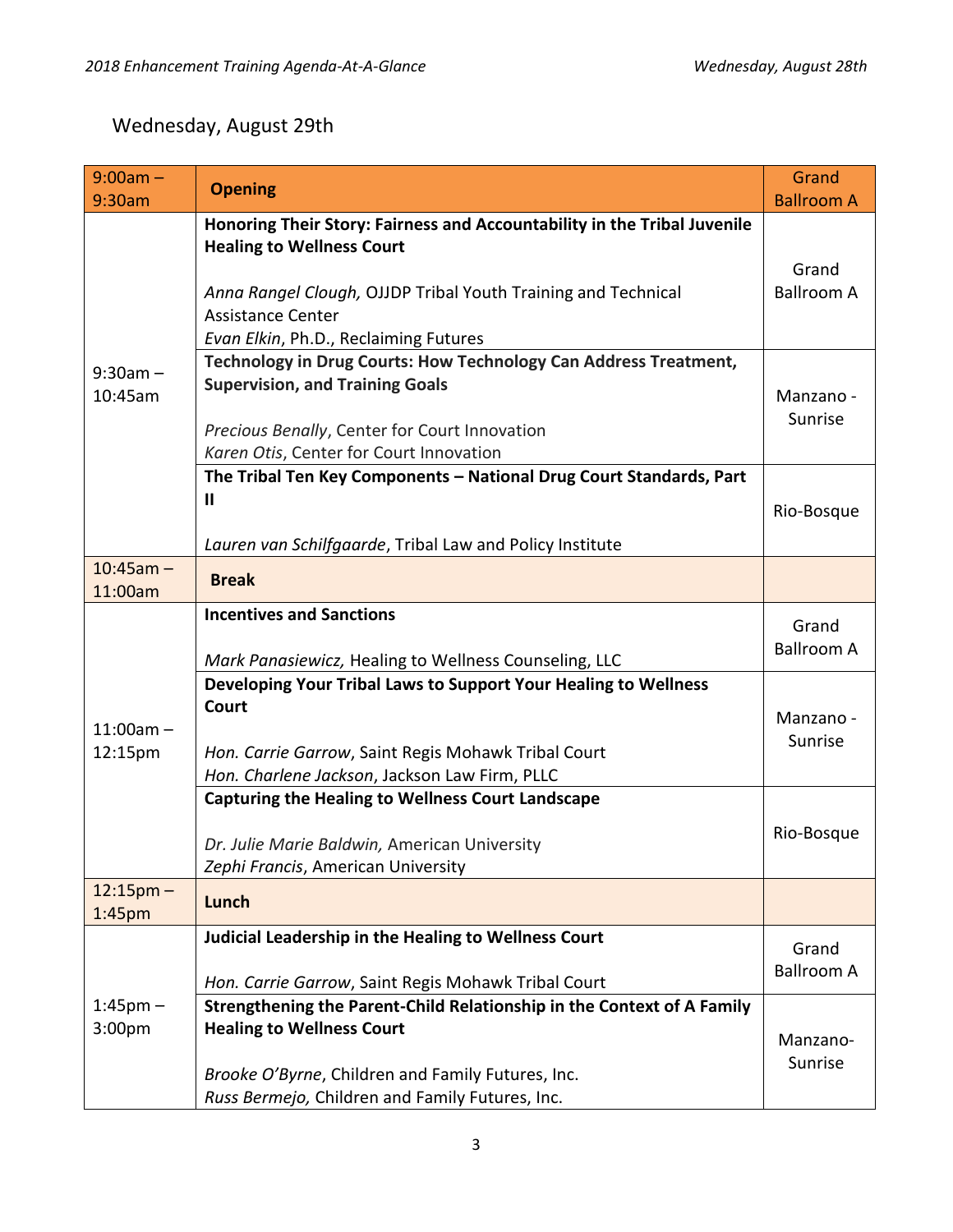|                                          | Case Management – The Road Map for Recovery<br>Mark Dyea, National Drug Court Institute                                                                                                                        | Rio-Bosque           |
|------------------------------------------|----------------------------------------------------------------------------------------------------------------------------------------------------------------------------------------------------------------|----------------------|
| $3:00 \text{pm} -$<br>3:15 <sub>pm</sub> | <b>Break</b>                                                                                                                                                                                                   |                      |
| $3:15 \text{pm} -$<br>4:30 <sub>pm</sub> | <b>Incorporating Culture and Community in Wellness Recovery: A</b><br><b>Penobscot Perspective</b><br>Rhonda Decontie, Penobscot Nation Tribal Court<br><b>Eric Mehnert, Penobscot Nation Tribal Court</b>     | Grand<br>Ballroom A  |
|                                          | Family Matters - Transitioning Towards a Family-Centered Approach<br>in All Healing to Wellness Courts<br>Brooke O'Byrne, Children and Family Futures, Inc.<br>Russ Bermejo, Children and Family Futures, Inc. | Manzano -<br>Sunrise |
|                                          | <b>Reform and Responsibility for DWI Offenders</b><br>James Eberspacher, National Center for DWI Courts                                                                                                        | Rio-Bosque           |